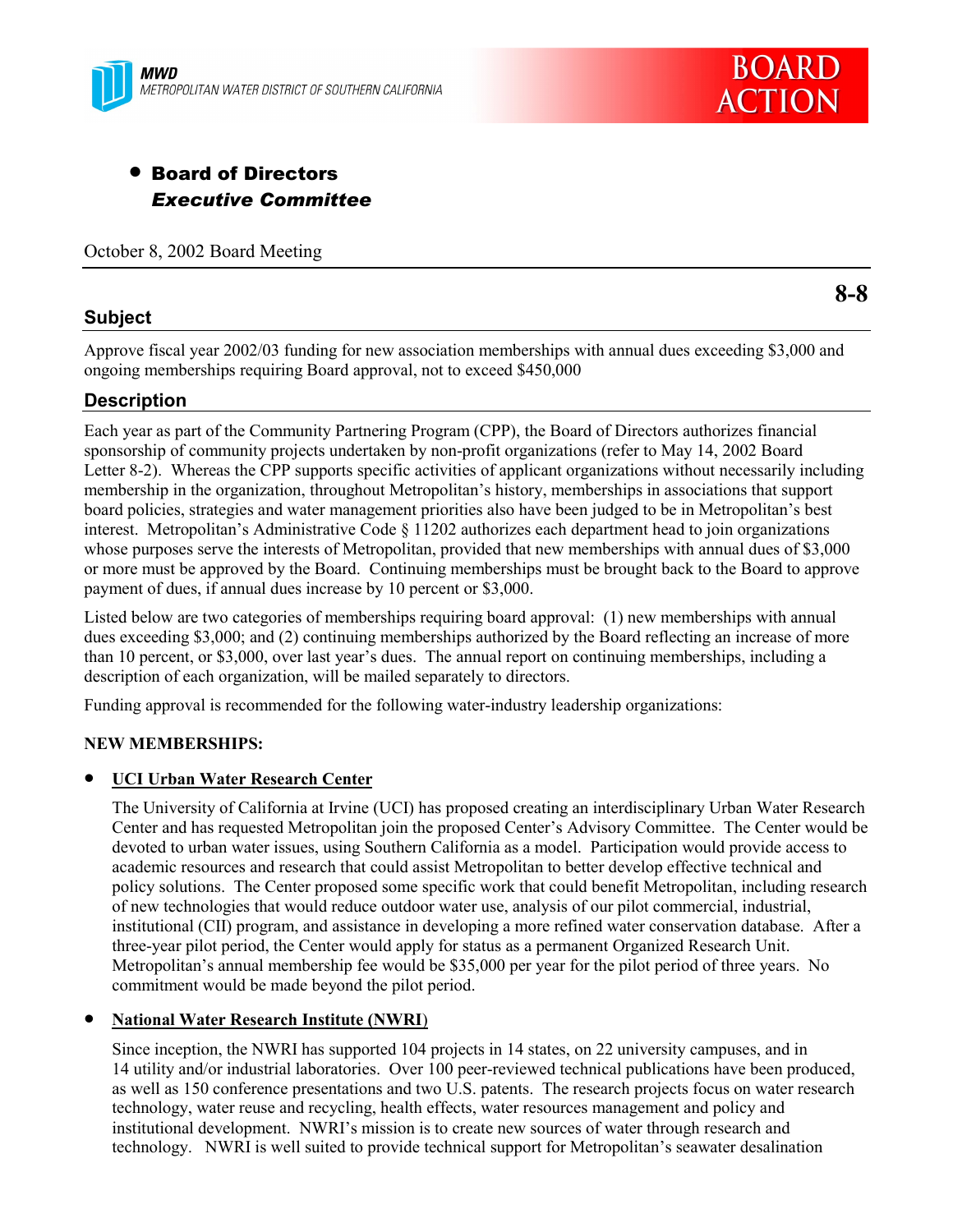initiative, including assistance in identifying potential funding sources for planned research in conjunction with member agencies. \$50,000

# **INCREASED MEMBERSHIPS:**

## • **Association of California Water Agencies (ACWA)**

Largest and oldest coalition of California water agencies. Provides forum for exchange and dissemination of information and knowledge to support or oppose legislation, both at federal and state levels. Annual membership fee fluctuates depending on water sales. Estimated at \$15,000

# • **California Municipal Utilities Association (CMUA)**

Since 1933, CMUA has effectively represented publicly owned water, gas, and electric utilities, and is the only lobbying association that concentrates on urban water issues, excluding agricultural ones. CMUA staff works closely with the Metropolitan's Sacramento office. Due to the extra work associated with proposed solutions to the state's electrical crisis, a special increase of \$11,500 over last year's fees is being requested. \$56,000

# • **California Urban Water Conservation Council (CUWCC)**

Metropolitan is a signatory to the 1991 Council's Memorandum of Understanding, voluntarily committing to a good faith effort to implement a prescribed set of urban water conservation "Best Management Practices." At the request of the member agencies, Metropolitan would cost share the Southern California region's annual dues, paying 50 percent (vs. 43 percent in the past) of the total CUWCC membership in addition to paying for several new memberships. \$166,926

## • **Riverside County Regional Park and Open-Space District**

Coordinates an environmental elementary education program at the Santa Rosa Plateau Ecological Reserve in southwestern Riverside. Programs are typically co-sponsored with the Nature Conservancy. This is the third year of Metropolitanís five-year commitment to sponsor educational programs at the Santa Rosa Plateau Ecological Reserve. Metropolitan anticipates extending its sponsorship for the remaining three years, but the park and open space district has been advised to seek other funding following completion of the agreement. \$90,138

## • **Water Education Foundation**

Provides broad water education programs, such as the Colorado River project, a one-year water leaders class, water law policy briefings, and others. \$16,675

The Chief Executive Officer has reviewed the above-listed operational memberships and recommends that the Board of Directors authorize payment of the dues indicated for each organization.

# **Policy**

Metropolitan Water District Administrative Code ß11202: Payment of Dues Metropolitan Water District Administrative Code ß11203: Participation in Projects or Programs Serving District Purposes

# **California Environmental Quality Act (CEQA)**

CEQA determination for Option #1:

The proposed action involves the funding of seven operational memberships. Funding for these organizations is not defined as a project under CEQA because it involves government fiscal activities which do not involve any commitment to any specific project which may result in a potentially significant physical impact on the